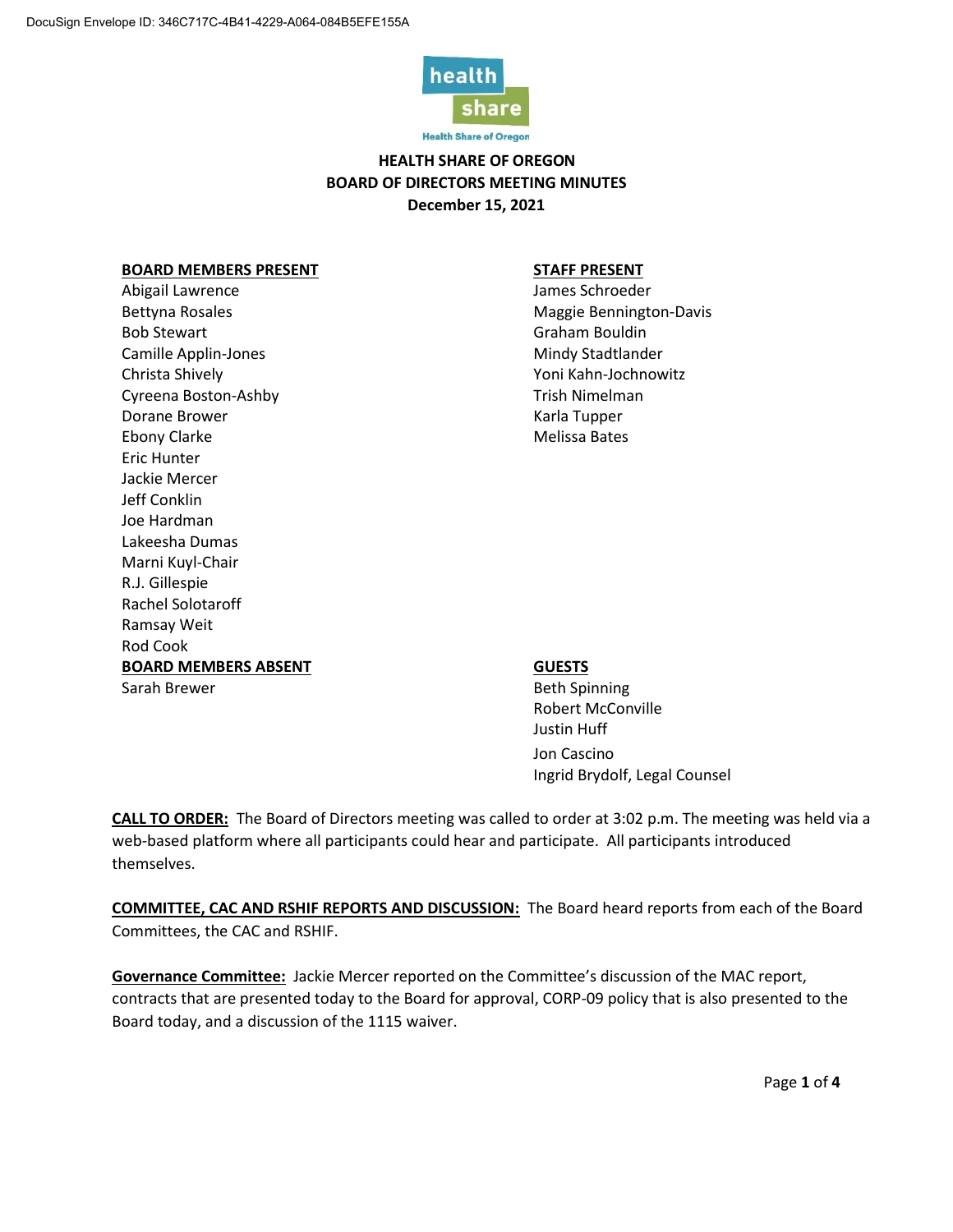

# **HEALTH SHARE OF OREGON BOARD OF DIRECTORS MEETING MINUTES December 15, 2021**

**Finance Committee:** Eric Hunter reported on the work of the Committee, including downstream rates that are presented to the Board today for approval.

Cyreena Boston-Ashby left the meeting at 3:20 p.m.

**Community Impact Committee**: Ramsay Weit reported on the Committee's discussion of Connect Oregon and a critique of the housing pilot.

**RSHIF:** Ramsay Weit reported on the steering committee's orientation and Mindy Stadtlander reported on the Committee's input on evaluation of housing priorities through an equity lens, as well as a discussion of wrap-around services.

Cyreena Boston-Ashby returned to the meeting at 3:26 p.m.

**Community Advisory Council:** Abigail Lawrence reported on the upcoming CAC January retreat, and the work of the CAC to improve cohesion.

**CHAIR REPORT:** Marni Kuyl thanked the Board for continuing to diligently participate in the work of Health Share virtually. She acknowledged how taxing virtual work has become.

Lakeesha Dumas joined the meeting at 3:35 p.m.

**CEO REPORT:** James Schroeder reported on a number of issues, including Board recruitment, and the work of CCO 2.0. James reported on the key 2021 accomplishments of Health Share, including how the collaborative model had created a strategic framework focused on health equity. The work accomplished has aligned with the CHIP and especially supported change regarding the social determinants of health and behavioral health. These include: Connect Oregon, housing pilot, changes to the global budget, increased healthcare access for foster children and traditional healthcare workers. The CCO 2.0 requirements were considerable, and Health Share had performed well.

The Directors also discussed the COVID response that Health Share created and the increased vaccination rates. The analysis of Health Share data and community deployment to at-risk populations fundamentally increased vaccination rates.

The Directors additionally discussed the housing pilot and other key accomplishments.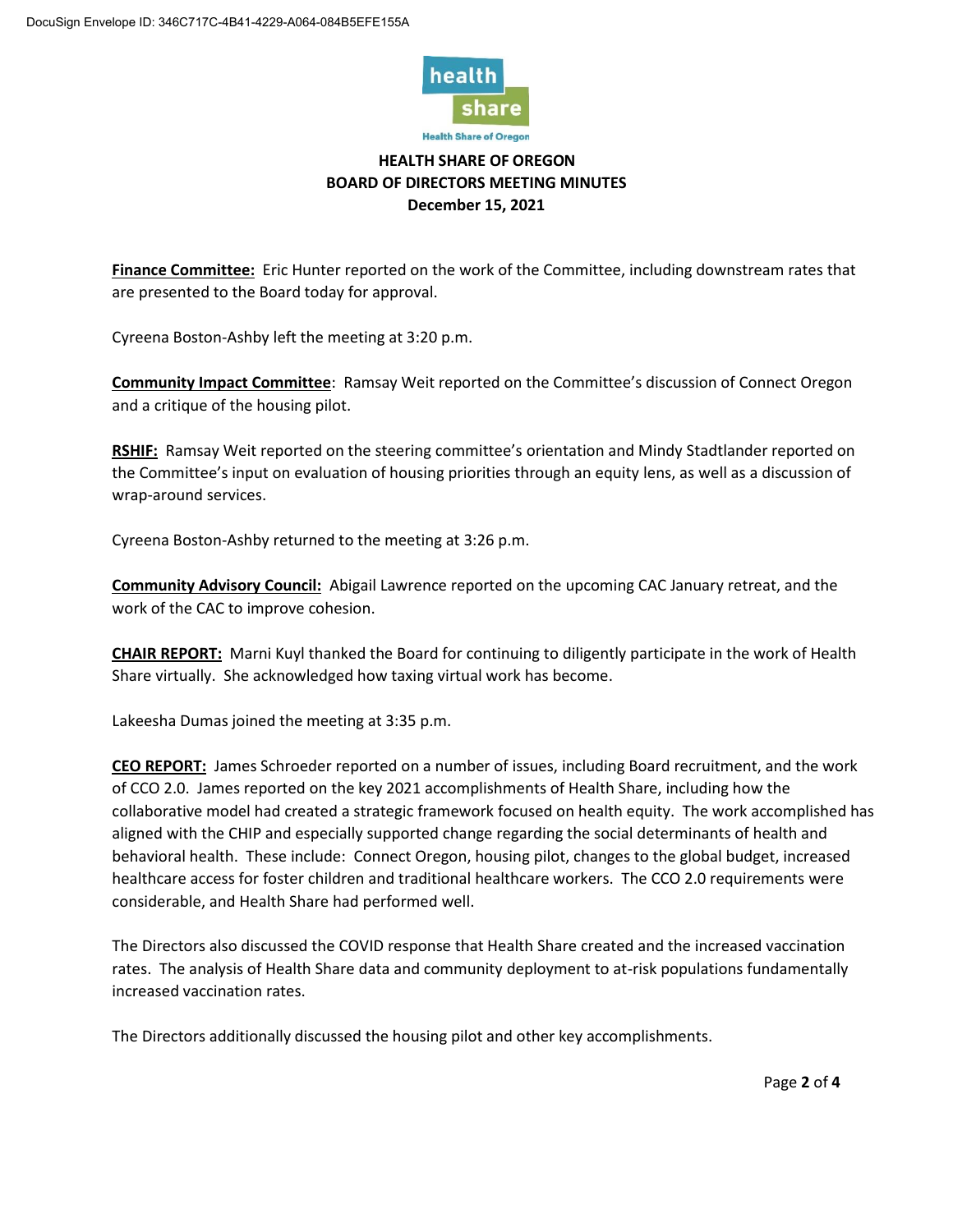

**Health Share of Oregon** 

# **HEALTH SHARE OF OREGON BOARD OF DIRECTORS MEETING MINUTES December 15, 2021**

## **CONSENT AGENDA:**

Marni Kuyl introduced the consent agenda items and offered the opportunity to remove or correct any item from the consent agenda.

**ACTION: Following a motion by Jackie Mercer and a second by Cyreena Boston-Ashby, the Board approved the following consent agenda items, with all Directors, other than Lakeesha Dumas, who abstained, voting in favor:** 

- **Board of Directors Minutes – November 17, 2021**
- **Community Impact Committee Minutes – September 22, 2021**
- **Governance & Operational Excellence Committee Minutes – October 27, 2021**
- **Finance & Audit Committee Minutes – November 4, 2021**
- **CORP-09: Fraud and Abuse Prevention and Detection Policy**
- **IDS/ICN template contract**
- **2022 IDS/ICN rates**
- **County Services template contract**
- **Cover All Kids template contract**

## **Administrative Services Agreement**

Mindy Stadtlander introduced the Administrative Services Agreement with CareOregon to the Board. Eric Hunter declared a conflict of interest as the CEO of CareOregon. The Agreement is being updated. Mindy Stadtlander explained the changes, and the review and the recommendation of the Governance Committee.

**ACTION: Following a motion by Christa Shively and a second by Rachel Solotaroff, the Board approved the following resolution with all Directors, other than Eric Hunter, who abstained, voting in favor:**

**Approval of the Administrative Services Agreement as presented.**

## **SYSTEMS INTEGRATION BENEFIT AGREEMENT**

Mindy Stadtlander presented the Systems Integration Benefit Agreement with CareOregon. Eric Hunter declared a conflict of interest due to his status as the CEO of CareOregon. Mindy Stadtlander described the purpose and changes to the contract and discussed the review that had been undertaken by the Governance Committee.